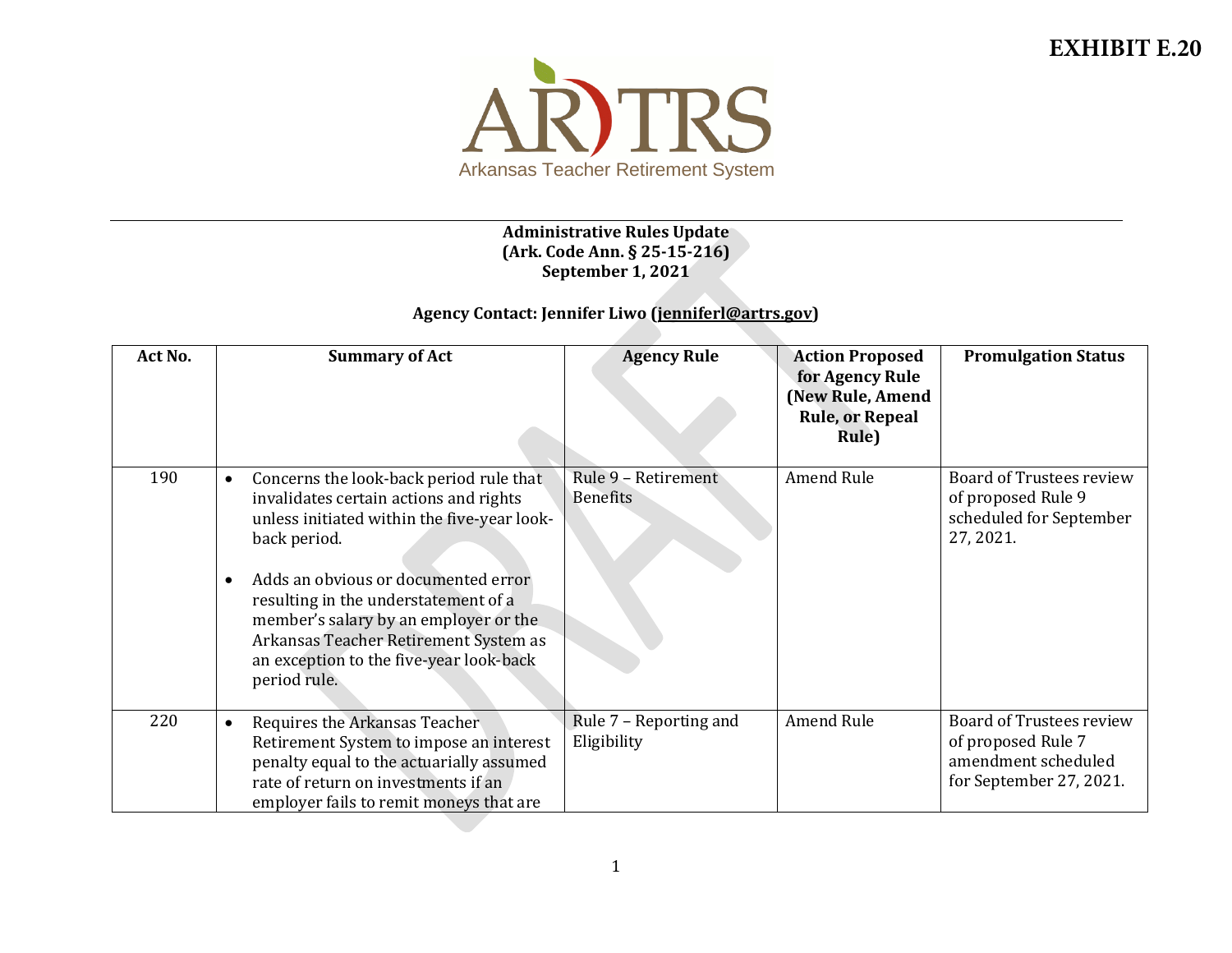

|     |                        | required by law or rule to the Arkansas<br>Teacher Retirement System.                                                                                                                                                                                                                                                                                     |                                           |                   |                                                                                         |
|-----|------------------------|-----------------------------------------------------------------------------------------------------------------------------------------------------------------------------------------------------------------------------------------------------------------------------------------------------------------------------------------------------------|-------------------------------------------|-------------------|-----------------------------------------------------------------------------------------|
| 221 | $\bullet$              | Provides that the final average salary<br>used in determining a member's benefit<br>shall be either that of the Arkansas<br>Teacher Retirement System or a<br>reciprocal system in which the member<br>has at least two (2) years of service<br>credit, whichever provides the highest<br>final average salary at the time of the<br>member's retirement. | Rule 7 - Reporting and<br>Eligibility     | <b>Amend Rule</b> | Board of Trustees review<br>of proposed Rule 7<br>scheduled for September<br>27, 2021.  |
| 221 | $\bullet$              | Provides that the final average salary<br>used in determining a member's benefit<br>shall be either that of the Arkansas<br>Teacher Retirement System or a<br>reciprocal system in which the member<br>has at least two (2) years of service<br>credit, whichever provides the highest<br>final average salary at the time of the<br>member's retirement. | Rule 10 - T-DROP and<br>Return to Service | <b>Amend Rule</b> | Board of Trustees review<br>of proposed Rule 10<br>scheduled for September<br>27, 2021. |
| 223 | $\bullet$<br>$\bullet$ | Clarifies deadlines concerning the<br>application process for disability<br>retirement.<br>Provides that a member who applies for<br>disability retirement may request a<br>second review if the medical committee                                                                                                                                        | Rule 9 - Retirement<br><b>Benefits</b>    | <b>Amend Rule</b> | Board of Trustees review<br>of proposed Rule 9<br>scheduled for September<br>27, 2021.  |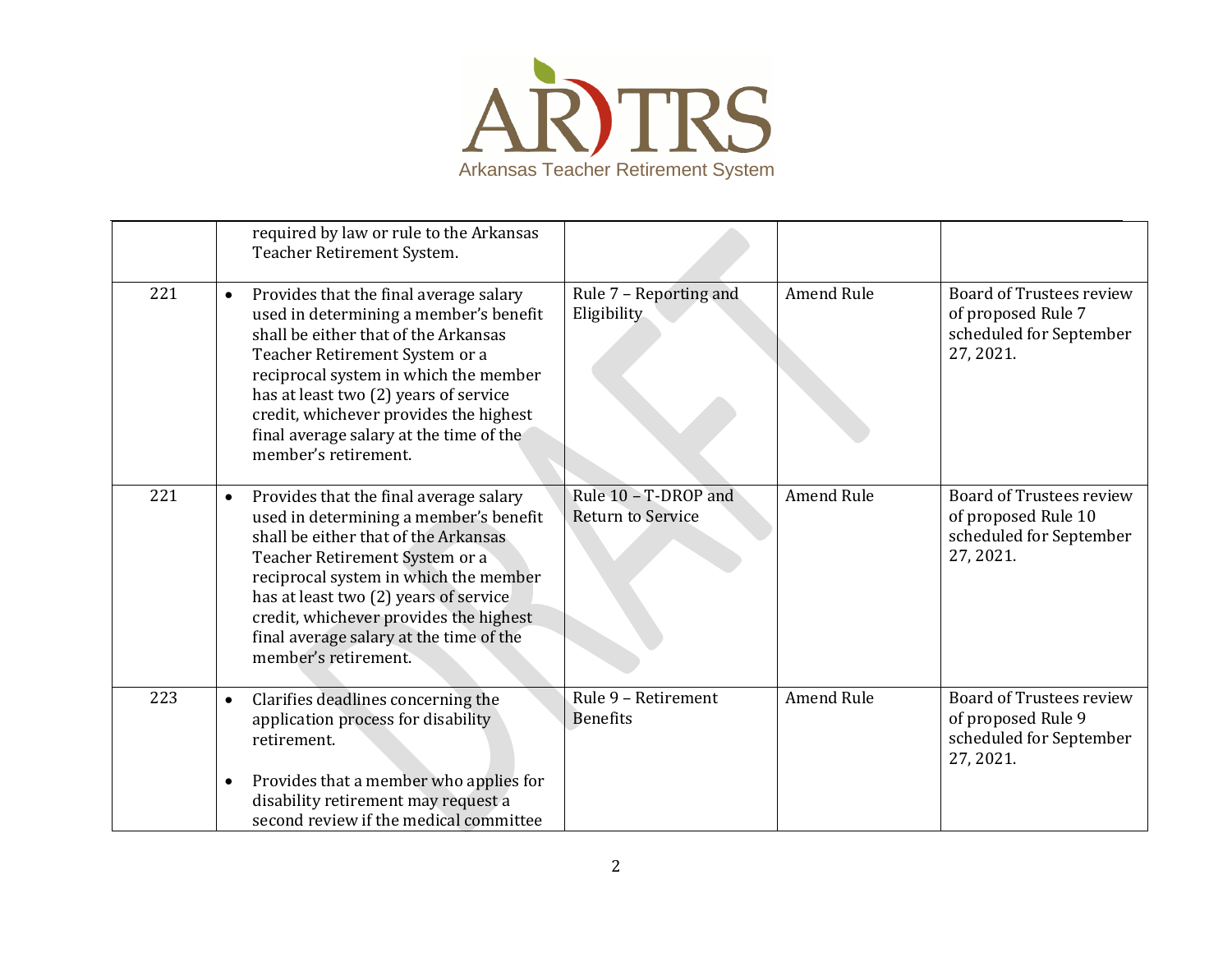

|     |                        | finds that the member is not qualified to<br>receive disability retirement benefits.                                                                                                                                                                                                                                                                                |                                           |                   |                                                                                               |
|-----|------------------------|---------------------------------------------------------------------------------------------------------------------------------------------------------------------------------------------------------------------------------------------------------------------------------------------------------------------------------------------------------------------|-------------------------------------------|-------------------|-----------------------------------------------------------------------------------------------|
| 279 | $\bullet$<br>$\bullet$ | Clarifies that one $(1)$ of the two $(2)$ active<br>member trustees on the Board of<br>Trustees of the Arkansas Teacher<br>Retirement System who are required to<br>be employed in a position requiring an<br>administrator's license shall be a<br>superintendent or an educational<br>cooperative director.<br>Changes "participating employer" to<br>"employer". | Rule 4 - Election of Board<br>of Trustees | Amend Rule        | <b>Board of Trustees review</b><br>of proposed Rule 4<br>scheduled for September<br>27, 2021. |
|     |                        |                                                                                                                                                                                                                                                                                                                                                                     |                                           |                   |                                                                                               |
| 279 | $\bullet$              | Changes "participating employer" to<br>"employer".                                                                                                                                                                                                                                                                                                                  | Rule 6 - Membership                       | <b>Amend Rule</b> | Board of Trustees review<br>of proposed Rule 6<br>scheduled for September<br>27, 2021.        |
| 279 | $\bullet$              | Amends the law to afford both active and<br>inactive members the opportunity to<br>purchase domestic federal service that<br>may be credited as service under the<br>Arkansas Teacher Retirement System.                                                                                                                                                            | Rule 8 - Purchases and<br>Refunds         | <b>Amend Rule</b> | <b>Board of Trustees review</b><br>of proposed Rule 8<br>scheduled for September<br>27, 2021. |
|     | $\bullet$              | Changes "interest" to "regular interest"<br>where appropriate.                                                                                                                                                                                                                                                                                                      |                                           |                   |                                                                                               |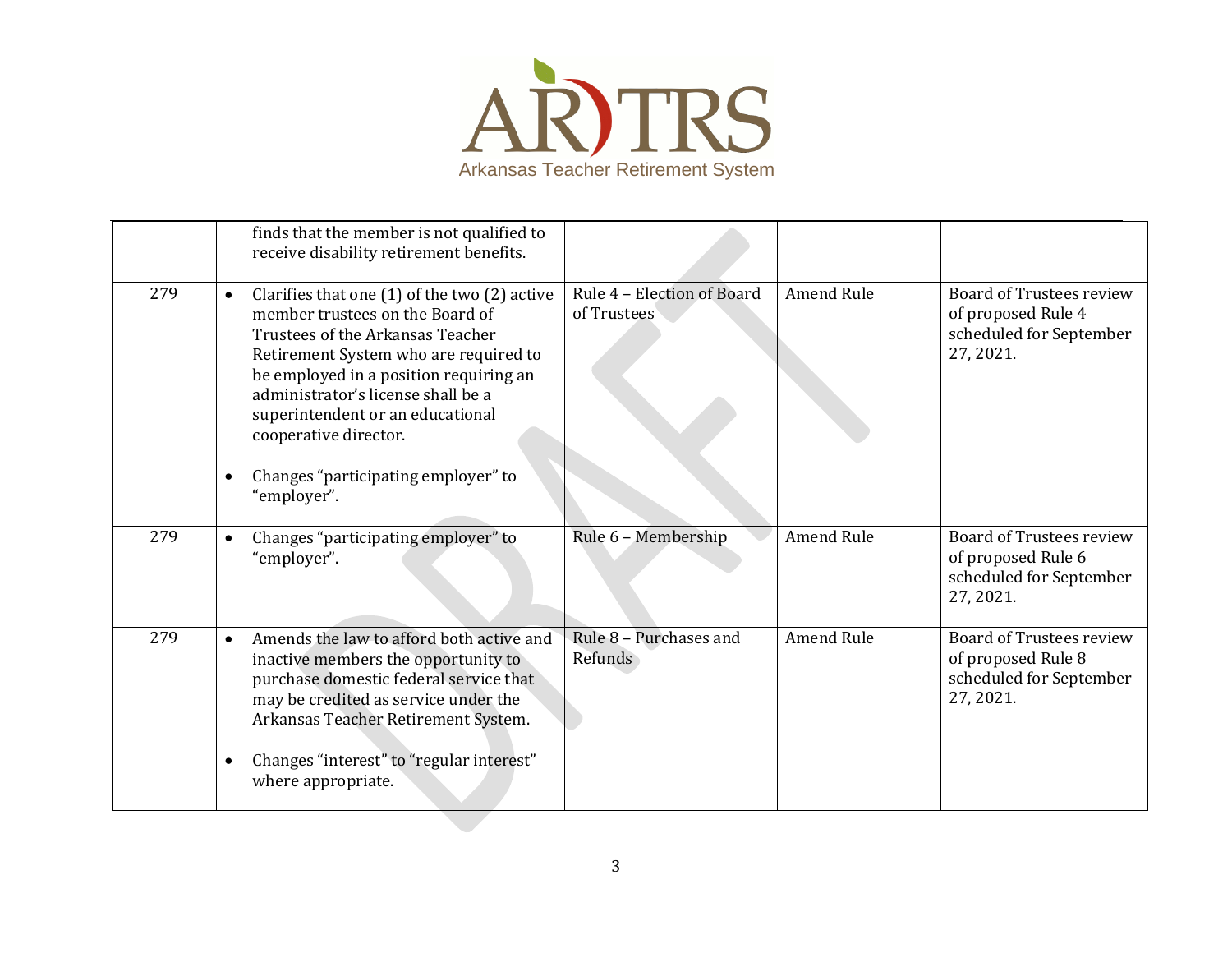

| 279 | $\bullet$<br>$\bullet$ | Provides that an annuity may begin<br>earlier than July 1 if the Board of<br>Trustees of the Arkansas Teacher<br>Retirement System adopts by rule or<br>resolution an earlier beginning date for<br>members whose retirement will not<br>result in a reduction of classroom<br>teachers and who meet certain other<br>requirements.<br>Changes "participating employer" to<br>"employer". | Rule 9 - Retirement<br><b>Benefits</b>           | <b>Amend Rule</b> | Board of Trustees review<br>of proposed Rule 9<br>scheduled for September<br>27, 2021.         |
|-----|------------------------|-------------------------------------------------------------------------------------------------------------------------------------------------------------------------------------------------------------------------------------------------------------------------------------------------------------------------------------------------------------------------------------------|--------------------------------------------------|-------------------|------------------------------------------------------------------------------------------------|
| 279 | $\bullet$              | Clarifies the law concerning plan interest<br>rates applicable to Teacher Deferred<br>Retirement Option Plan accounts of<br>members.                                                                                                                                                                                                                                                      | Rule 10 - T-DROP and<br><b>Return to Service</b> | <b>Amend Rule</b> | <b>Board of Trustees review</b><br>of proposed Rule 10<br>scheduled for September<br>27, 2021. |
|     | $\bullet$              | Clarifies that the Board of Trustees of the<br>Arkansas Teacher Retirement System<br>determines the plan interest rate<br>applicable to member accounts by<br>adopting fixed interest rates and variable<br>interest rates that shall apply in a fiscal<br>year.                                                                                                                          |                                                  |                   |                                                                                                |
|     |                        | Clarifies that the Board of Trustees of the<br>Arkansas Teacher Retirement System                                                                                                                                                                                                                                                                                                         |                                                  |                   |                                                                                                |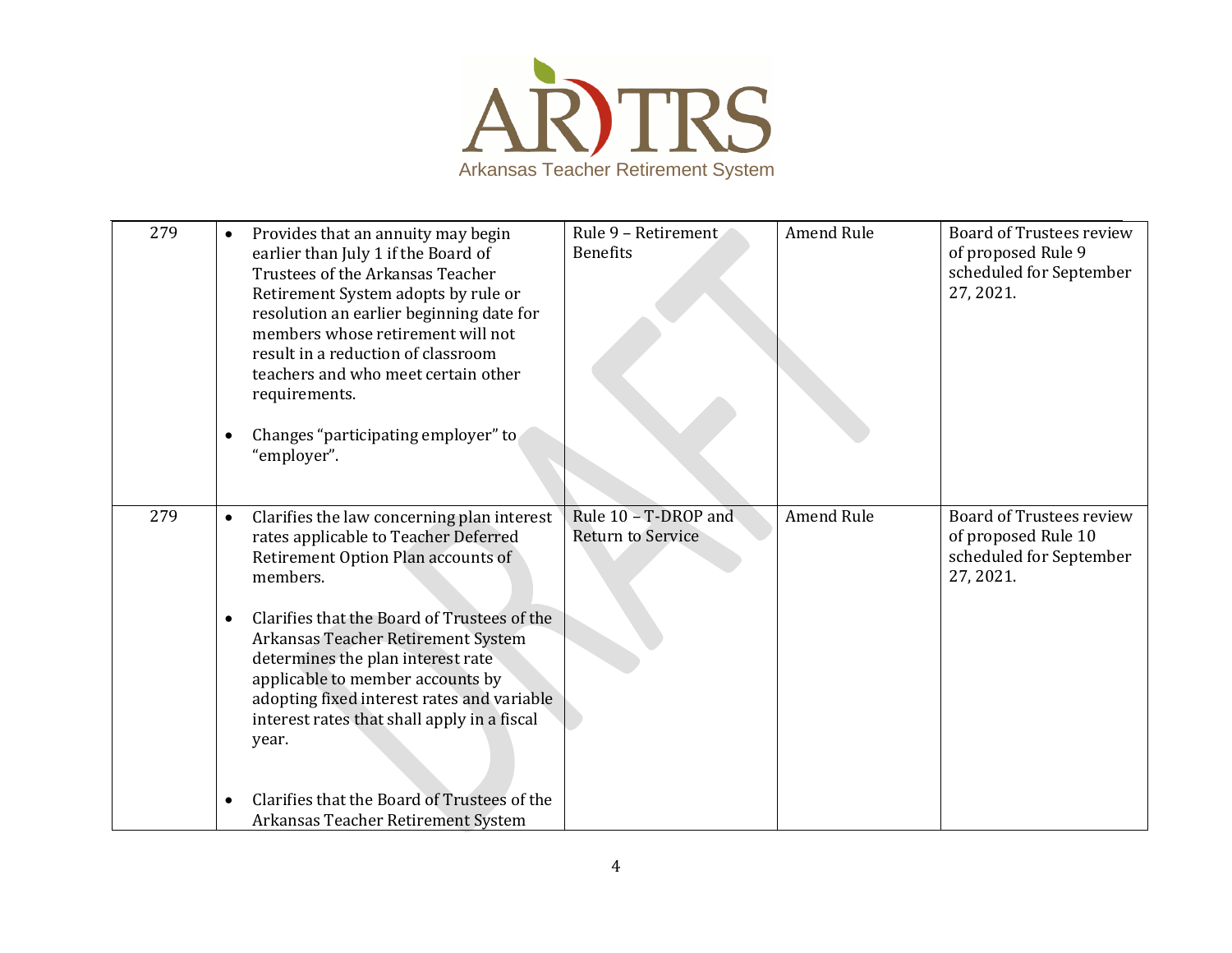

|     | may modify the fixed interest rate and<br>variable interest rate for subsequent<br>fiscal years.<br>Repeals the law requiring the balance in<br>$\bullet$<br>a member's Teacher Deferred<br>Retirement Option plan account to be<br>distributed in certain lump-sum and<br>annuitized percentages.                                                                   |                                                             |                   |                                                                                         |
|-----|----------------------------------------------------------------------------------------------------------------------------------------------------------------------------------------------------------------------------------------------------------------------------------------------------------------------------------------------------------------------|-------------------------------------------------------------|-------------------|-----------------------------------------------------------------------------------------|
| 279 | Clarifies the pro rata formula that is used<br>$\bullet$<br>to calculate a Teacher Deferred<br>Retirement Option Plan participant's<br>residue.                                                                                                                                                                                                                      | Rule 11 - Survivors and<br><b>Domestic Relations Orders</b> | <b>Amend Rule</b> | Board of Trustees review<br>of proposed Rule 11<br>scheduled for September<br>27, 2021. |
| 290 | Provides that "normal retirement age"<br>$\bullet$<br>means at least sixty (60) years of age if<br>the member has a combined total of<br>thirty-eight (38) years or more of<br>credited service in the Arkansas Teacher<br>Retirement System, Teacher Deferred<br>Retirement Option Plan, or reciprocal<br>service with another eligible state<br>retirement system. | Rule 6 - Membership                                         | <b>Amend Rule</b> | Board of Trustees review<br>of proposed Rule 6<br>scheduled for September<br>27, 2021.  |
| 427 | Clarifies when reciprocal service earned<br>$\bullet$<br>from participation in an alternate<br>retirement plan may be established<br>under the Arkansas Teacher Retirement<br>System.                                                                                                                                                                                | Rule 6 - Membership                                         | <b>Amend Rule</b> | Board of Trustees review<br>of proposed Rule 6<br>scheduled for September<br>27, 2021.  |